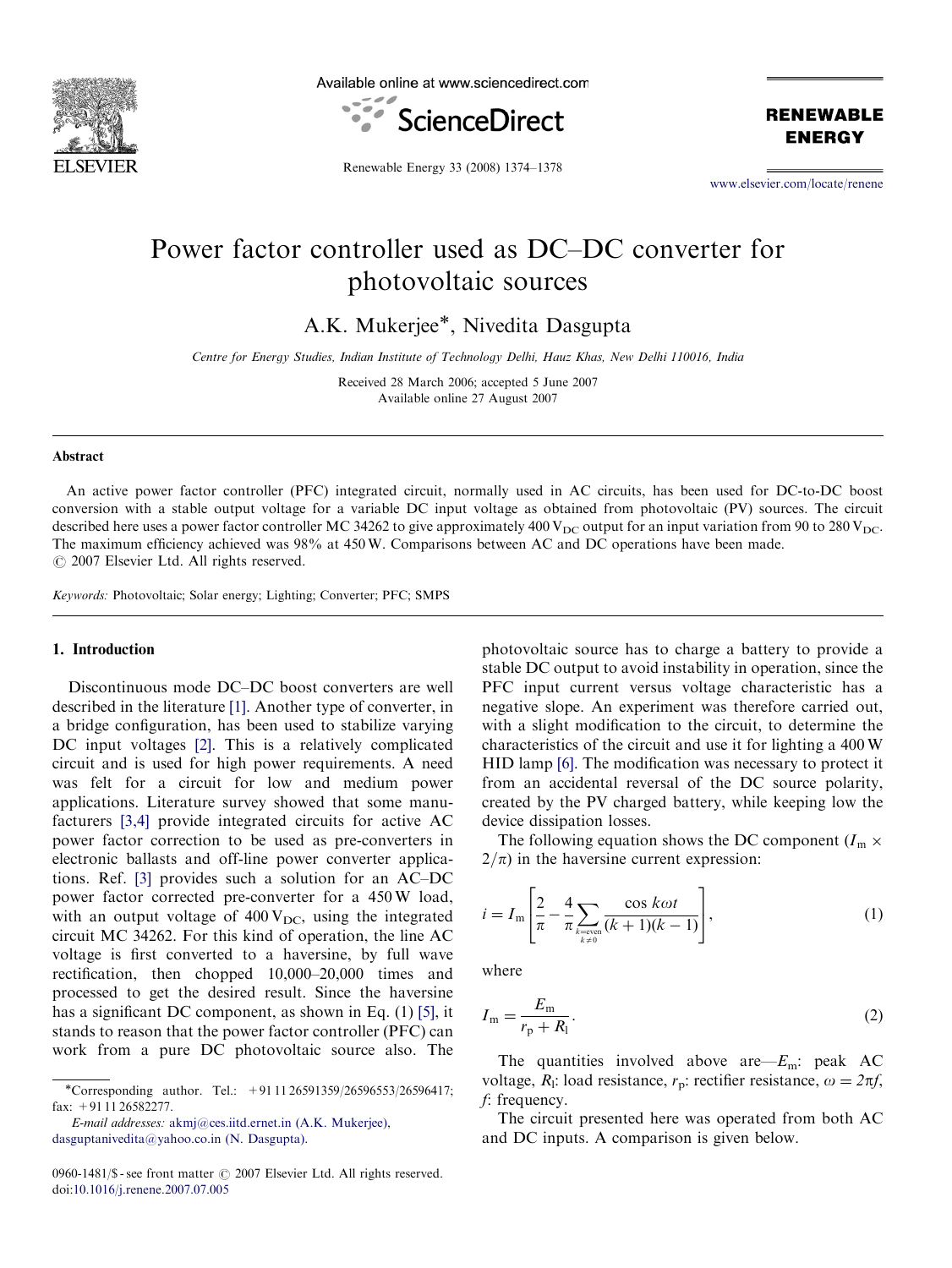

Fig. 1. Circuit diagram of the power factor controller.



Fig. 2. (a) Rectifier and EMI filter for the PFC for AC operation. (b) Rectifier and EMI filter for the PFC for DC operation.

1 mH 5A

3

≡

 $\sqrt{7}$